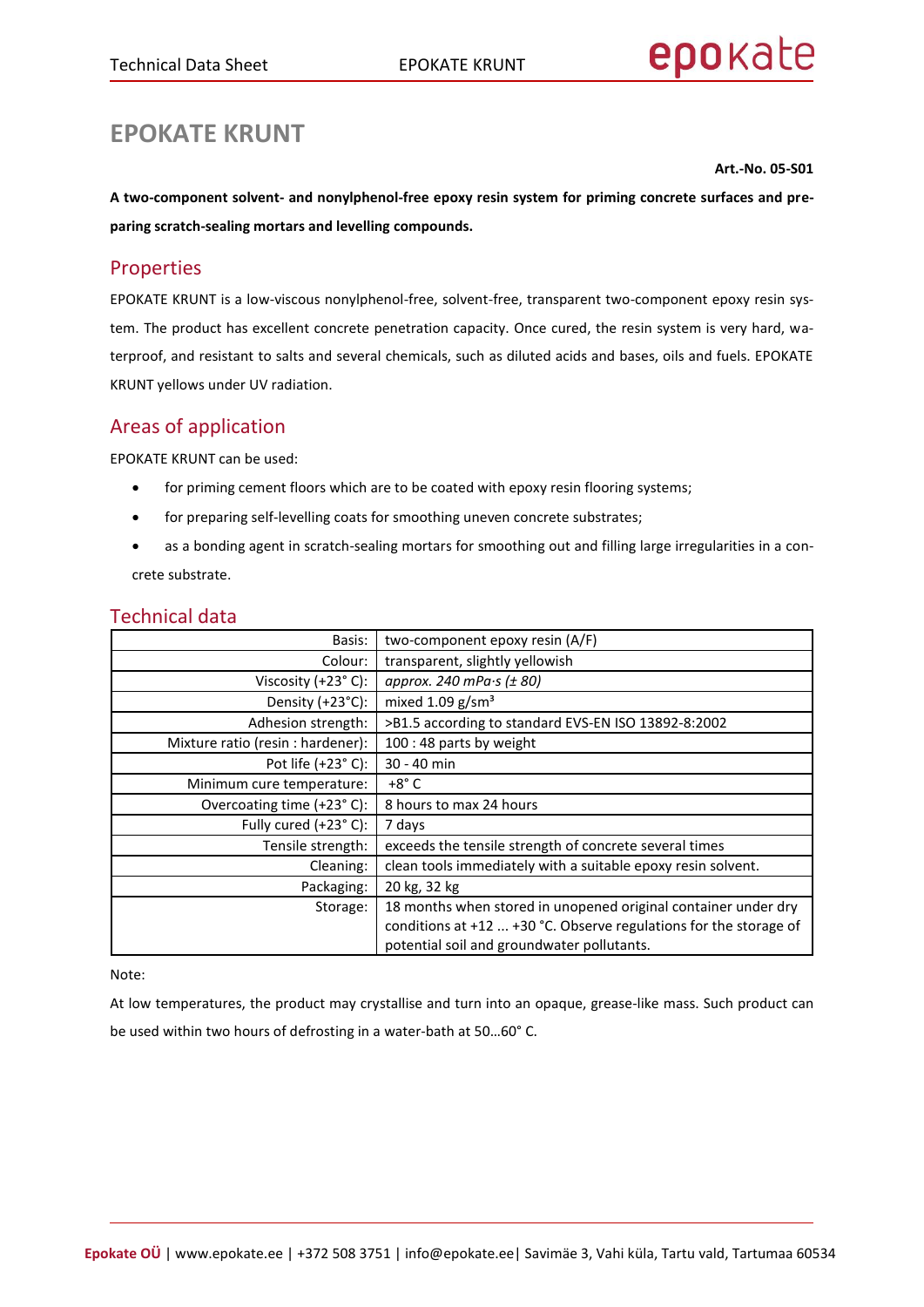## Requirements to the surface being coated:

The concrete surfaces should be:

- dry, hard and load-bearing;
- free of laitenance, dust, loose particles, oil and grease;
- protected against moisture penetrating or rising from beneath the concrete surface;
- strength min C20/25;
- min 28 days old;
- tensile strength  $\geq 1.5$  N/mm<sup>2</sup>;
- moisture content below 4%.

The recommended surface treatment methods are sand or bead blasting, diamond grinding or milling.

## Product preparation

Component A (resin) and component B (hardener) are delivered in the predetermined mixing ratio. Ensure that the hardener drains completely from its container to the resin container. Mixing of the combined resin system is to be carried out with a suitable mixer for approx. 2 minutes at 300 rpm, mixing both from the bottom and edges of the container. It is important to ensure the hardener is evenly dispersed in the resin component. The minimum temperature during mixing should be +12° C. Decant the mixed material into a larger container and mix through once again for approx. 1 minute. The sand and other fillers added to the mixed material should be dry and at a temperature of min. +12° C.

## Methods of application and norms for consumption

#### 1. Primer

To prepare the primer, combine the EPOKATE KRUNT resin and hardener, apply to the surface and fill the pores in the substrate by rolling over them. Apply a bonding spread (dry qwartz sand) on the fresh, uncured primer layer. Before applying a new coating, make sure to remove any loose sand grains that did not bond with the primer layer. Consumption norms per 1 mm of layer thickness are presented in the following table.

| Norms for consumption:                                               |  |
|----------------------------------------------------------------------|--|
| EPOKATE KRUNT 300-500 $g/m2$                                         |  |
| Quartz sand (ø 0.1-0.3 / 0.4-0.8 mm)   approx. 1.0 kg/m <sup>2</sup> |  |

#### 2. Self-levelling compound

First, prime the substrate with EPOKATE KRUNT and apply a bonding spread (see Section 1). To prepare the self-levelling compound, combine the EPOKATE KRUNT resin and hardener and add quartz sand according to the mixing ratios given below. In case of vertical or steeply sloping surfaces, a thixotropic agent (e.g. Sylothix) should be added to the mixture at a rate of 2-5% by weight, depending on the steepness of the slope.

| EPOKATE KRUNT   1.0 kg                             |  |
|----------------------------------------------------|--|
| Quartz sand ( $\phi$ 0.1-0.3 mm grain)   0.30.6 kg |  |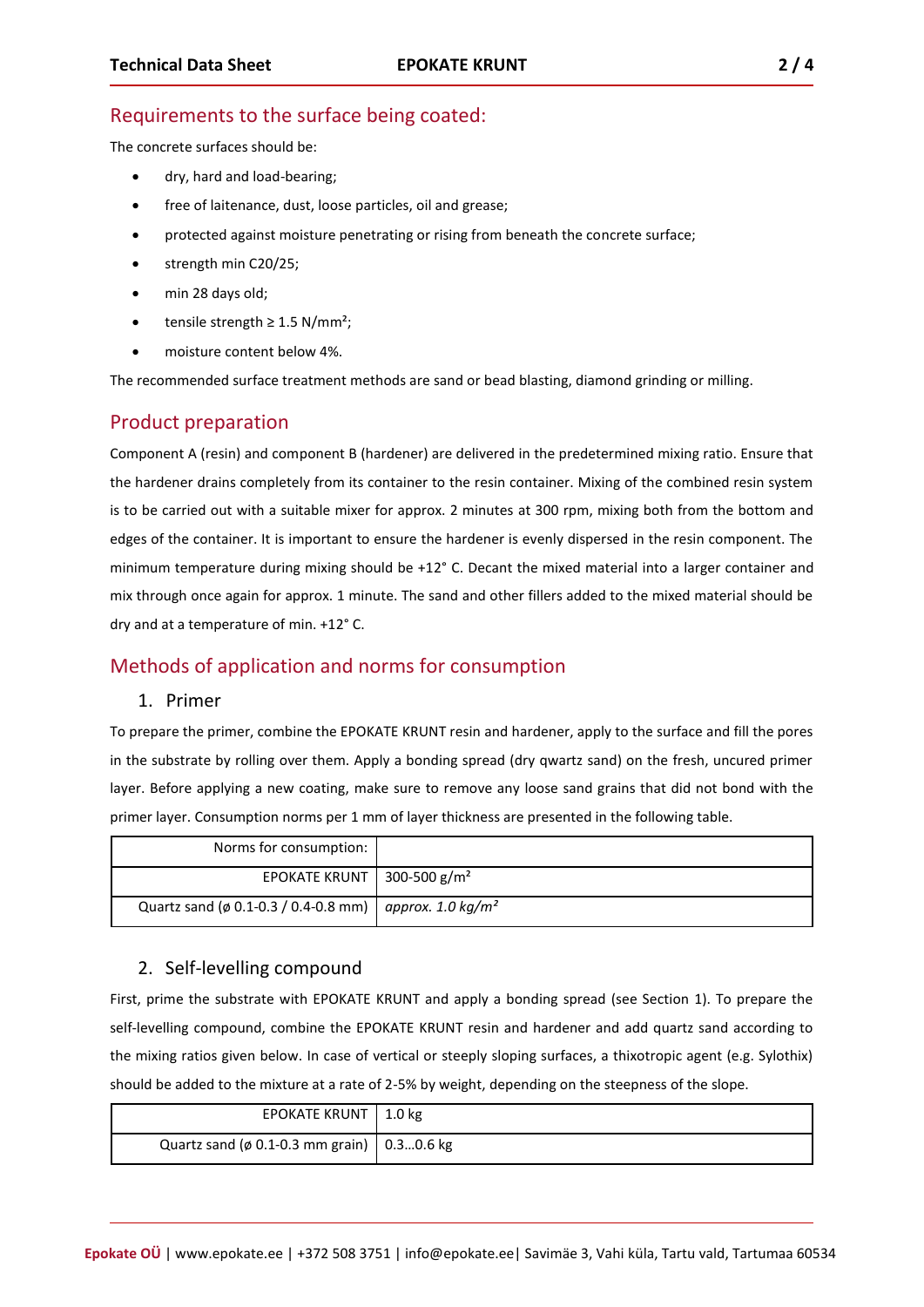Apply the self-levelling compound on the cured primer with a notched trowel. Add a roughening spread (dry quartz sand) to the levelling compound to achieve a slip-resistant surface texture. Consumption norms per 1 mm of layer thickness are presented in the following table.

| Norms for consumption:                                         |                          |
|----------------------------------------------------------------|--------------------------|
| <b>EPOKATE KRUNT</b>                                           | $800 g/m^2/mm$           |
| Quartz sand (ø 0.1-0.3 mm grain)   240480 g/m <sup>2</sup> /mm |                          |
| Roughening spread                                              | approx. 2.5–3.5 $kg/m^2$ |
| $($ ø 0.4-0.8 / 0.8-1.2 mm)                                    |                          |

#### 3. Scratch-sealing mortars

First, prime the substrate with EPOKATE KRUNT and apply a bonding spread (see Section 1). To prepare the scratch-sealing mortar, combine the EPOKATE KRUNT resin and hardener. Pour the quartz sand into a horizontal mixer (preferably) and add the homogenised resin system (mixed resin and hardener) during the mixing, observing the mixing ratio given below. Make sure that the filler material and binder are thoroughly combined.

| EPOKATE KRUNT   1.0 kg                          |  |
|-------------------------------------------------|--|
| Quartz sand ( $\phi$ 0.3-1.5 mm grain)   812 kg |  |

Apply the scratch-sealing mortar on the primer in a 3 mm layer, level out, and pack immediately with the help of a trowel or grinder. Consumption norms per 1 mm of layer thickness are presented in the following table.

| Norms for consumption:                                          |  |
|-----------------------------------------------------------------|--|
| EPOKATE KRUNT   200 $g/m^2/mm$                                  |  |
| Quartz sand (ø 0.3-1.5 / 0.3-3.0 mm)   2 kg/ m <sup>2</sup> /mm |  |

#### 4. Stopping

The stopping can be used to seal smaller cracks and holes in concrete, as well as to apply the primer on vertical surfaces. To prepare the stopping, combine the EPOKATE KRUNT resin and hardener and add a thixotropic agent (e.g. Sylothix) according to the mixing ratios given below. Make sure that the filler material and binder are thoroughly combined.

| EPOKATE KRUNT   1.0 kg     |  |
|----------------------------|--|
| Thixotropic agent   2050 g |  |